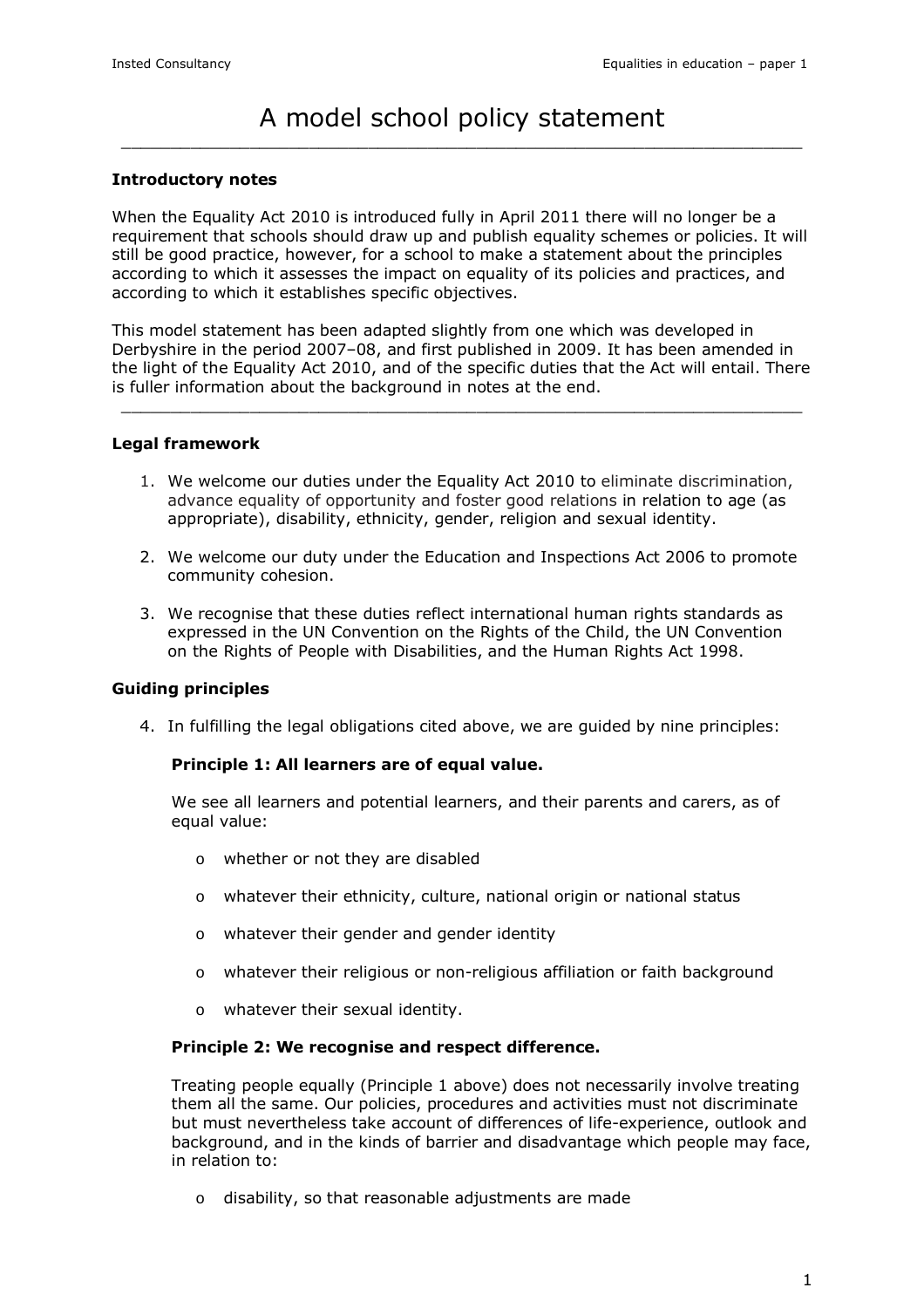- o ethnicity, so that different cultural backgrounds and experiences of prejudice are recognised
- o gender, so that the different needs and experiences of girls and boys, and women and men, are recognised
- o religion, belief or faith background
- o sexual identity.

### Principle 3: We foster positive attitudes and relationships, and a shared sense of cohesion and belonging.

We intend that our policies, procedures and activities should promote:

- o positive attitudes towards disabled people, good relations between disabled and non-disabled people, and an absence of harassment of disabled people
- o positive interaction, good relations and dialogue between groups and communities different from each other in terms of ethnicity, culture, religious affiliation, national origin or national status, and an absence of prejudice-related bullying and incidents
- o mutual respect and good relations between boys and girls, and women and men, and an absence of sexual and homophobic harassment.

#### Principle 4: We observe good equalities practice in staff recruitment, retention and development

We ensure that policies and procedures should benefit all employees and potential employees, for example in recruitment and promotion, and in continuing professional development:

- o whether or not they are disabled
- o whatever their ethnicity, culture, religious affiliation, national origin or national status
- o whatever their gender and sexual identity, and with full respect for legal rights relating to pregnancy and maternity.

# Principle 5: We aim to reduce and remove inequalities and barriers that already exist

In addition to avoiding or minimising possible negative impacts of our policies, we take opportunities to maximise positive impacts by reducing and removing inequalities and barriers that may already exist between:

- o disabled and non-disabled people
- o people of different ethnic, cultural and religious backgrounds
- o girls and boys, women and men.

# Principle 6: We consult and involve widely

We engage with a range of groups and individuals to ensure that those who are affected by a policy or activity are consulted and involved in the design of new policies, and in the review of existing ones. We consult and involve:

o disabled people as well as non-disabled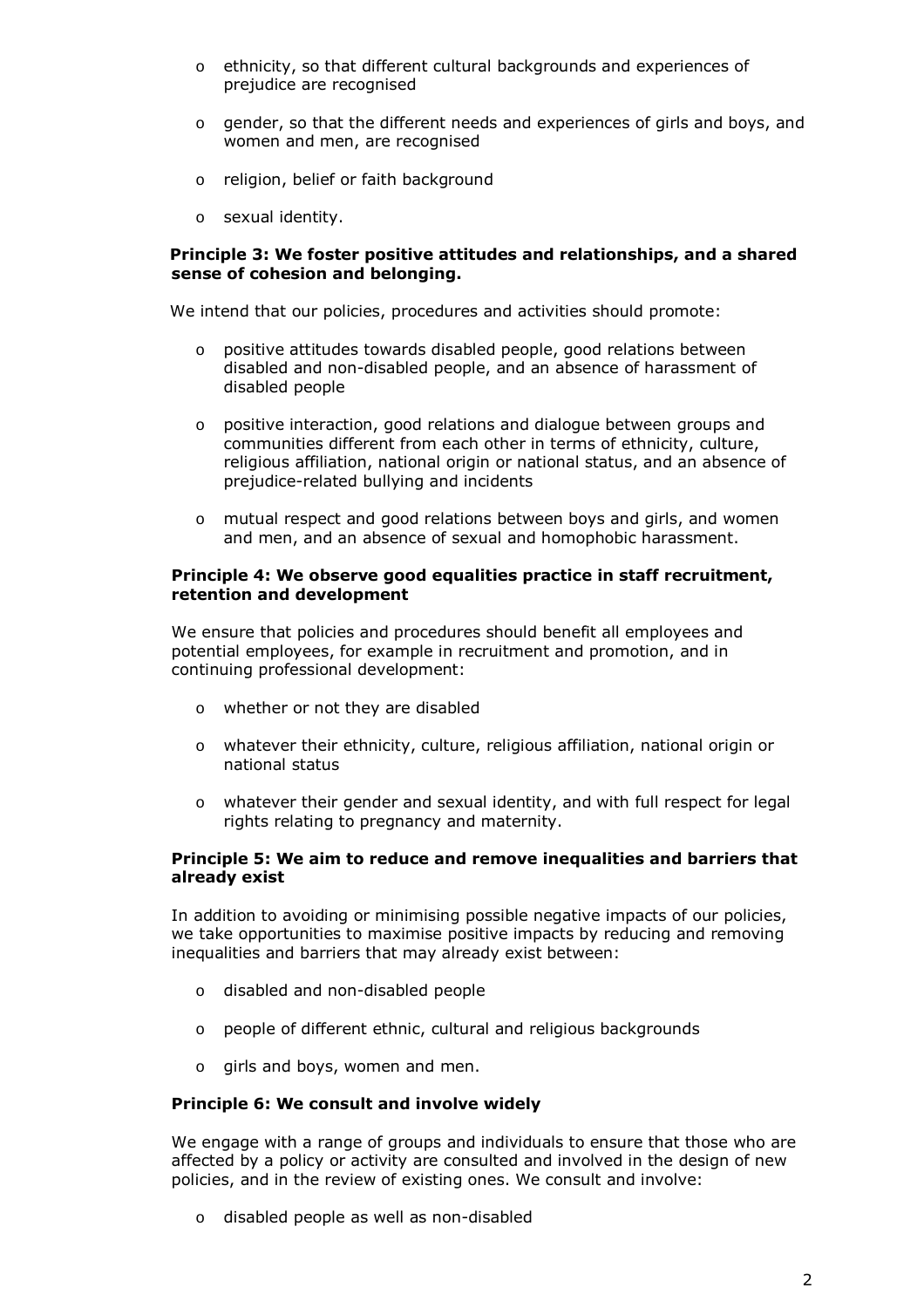- o people from a range of ethnic, cultural and religious backgrounds
- o both women and men, and girls and boys.
- o Gay people as well as straight.

# Principle 7: Society as a whole should benefit

We intend that our policies and activities should benefit society as a whole, both locally and nationally, by fostering greater social cohesion, and greater participation in public life of:

- o disabled people as well as non-disabled
- o people of a wide range of ethnic, cultural and religious backgrounds
- o both women and men, girls and boys
- o gay people as well as straight.

# Principle 8: We base our practices on sound evidence

We maintain and publish quantitative and qualitative information about our progress towards greater equality in relation to:

- o disability
- o ethnicity, religion and culture
- o gender.

# Principle 9: Objectives

We formulate and publish specific and measurable objectives, based on the evidence we have collected and published (principle 8) and the engagement in which we have been involved (principle 7), in relation to:

- o disability
- o ethnicity, religion and culture
- o gender.
- 5. We recognise that the actions resulting from a policy statement such as this are what make a difference.
- 6. Every three years, accordingly, we draw up an action plan within the framework of the overall school improvement plan and processes of self-evaluation, setting out the specific equality objectives we shall pursue. The objectives which we identify take into account national and local priorities and issues, as appropriate.
- 7. We keep our equality objectives under review and report annually on progress towards achieving them.

#### The curriculum

8. We keep each curriculum subject or area under review in order to ensure that teaching and learning reflect the seven principles set out in paragraph 4 above.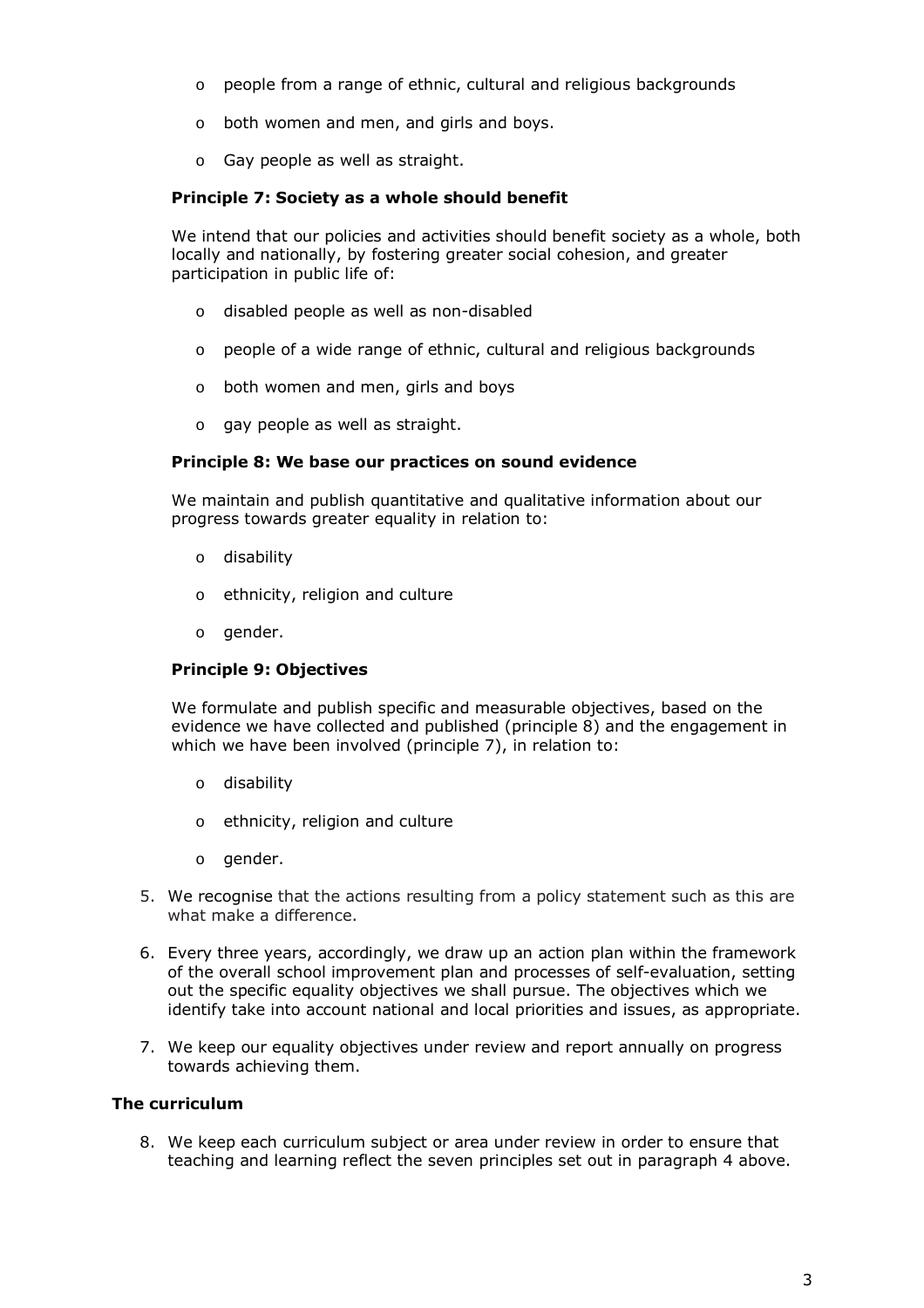# Ethos and organisation

- 9. We ensure the principles listed in paragraph 4 above apply to the full range of our policies and practices, including those that are concerned with:
	- o pupils' progress, attainment and achievement
	- o pupils' personal development, welfare and well-being
	- o teaching styles and strategies
	- o admissions and attendance
	- o staff recruitment, retention and professional development
	- o care, guidance and support
	- o behaviour, discipline and exclusions
	- o working in partnership with parents, carers and guardians
	- o working with the wider community.

# Addressing prejudice and prejudice-related bullying

- 10.The school is opposed to all forms of prejudice which stand in the way of fulfilling the legal duties referred to in paragraphs 1–3:
	- o prejudices around disability and special educational needs
	- o prejudices around racism and xenophobia, including those that are directed towards religious groups and communities, for example antisemitism and Islamophobia, and those that are directed against Travellers, migrants, refugees and people seeking asylum
	- o prejudices reflecting sexism and homophobia.
- 11.There is guidance in the staff handbook on how prejudice-related incidents should be identified, assessed, recorded and dealt with.
- 12.We take seriously our obligation to report regularly to the local authority about the numbers, types and seriousness of prejudice-related incidents at our school and how they are dealt with.

# Roles and responsibilities

- 13.The governing body is responsible for ensuring that the school complies with legislation, and that this policy and its related procedures and action plans are implemented.
- 14.A member of the governing body has a watching brief regarding the implementation of this policy.
- 15.The headteacher is responsible for implementing the policy; for ensuring that all staff are aware of their responsibilities and are given appropriate training and support; and for taking appropriate action in any cases of unlawful discrimination.
- 16.A senior member of staff has day-to-day responsibility for co-ordinating implementation of the policy.
- 17.All staff are expected to:
	- o promote an inclusive and collaborative ethos in their classroom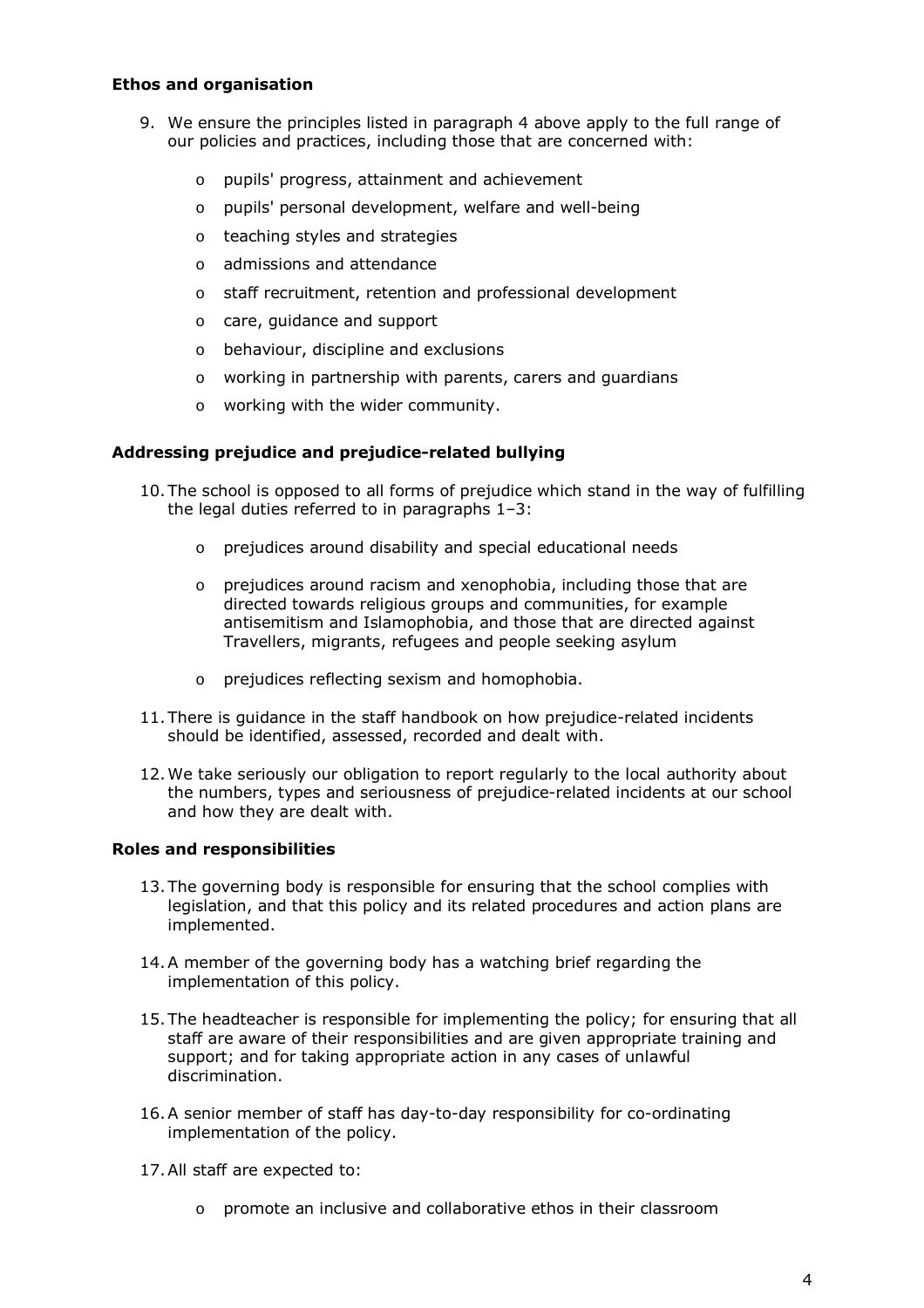- o deal with any prejudice-related incidents that may occur
- o plan and deliver curricula and lessons that reflect the principles in paragraph 4 above
- o support pupils in their class for whom English is an additional language
- o keep up-to-date with equalities legislation relevant to their work.

### Information and resources

- 18.We ensure that the content of this policy is known to all staff and governors and, as appropriate, to all pupils and their parents and carers.
- 19.All staff and governors have access to a selection of resources which discuss and explain concepts of equality, diversity and community cohesion in appropriate detail.

# Religious observance

20.We respect the religious beliefs and practice of all staff, pupils and parents, and comply with reasonable requests relating to religious observance and practice.

# Staff development and training

21.We ensure that all staff, including support and administrative staff, receive appropriate training and opportunities for professional development, both as individuals and as groups or teams.

# Breaches of the policy

22.Breaches of this policy will be dealt with in the same ways that breaches of other school policies are dealt with, as determined by the headteacher and governing body.

#### Monitoring and evaluation

- 23.We collect, study and use quantitative and qualitative data relating to the implementation of this policy, and make adjustments as appropriate.
- 24. In particular we collect, analyse and use data in relation to achievement, broken down as appropriate according to disabilities and special educational needs; ethnicity, culture, language, religious affiliation, national origin and national status; and gender.

#### Date approved by the Governing Body:

Source: This model policy was developed in Derbyshire, drawing for some its phrasing from documents developed by other local authorities and by the Department for Children, Schools and Families.

#### Background and acknowledgements

1. As mentioned in the introductory note on page 1, this model statement is adapted from one originally produced in Derbyshire.

 $\overline{a_1}$  , and the set of the set of the set of the set of the set of the set of the set of the set of the set of the set of the set of the set of the set of the set of the set of the set of the set of the set of the se

2. In its overall framework the Derbyshire policy on equalities in education is based on the race equality policy that it developed in response to the Race Relations Act